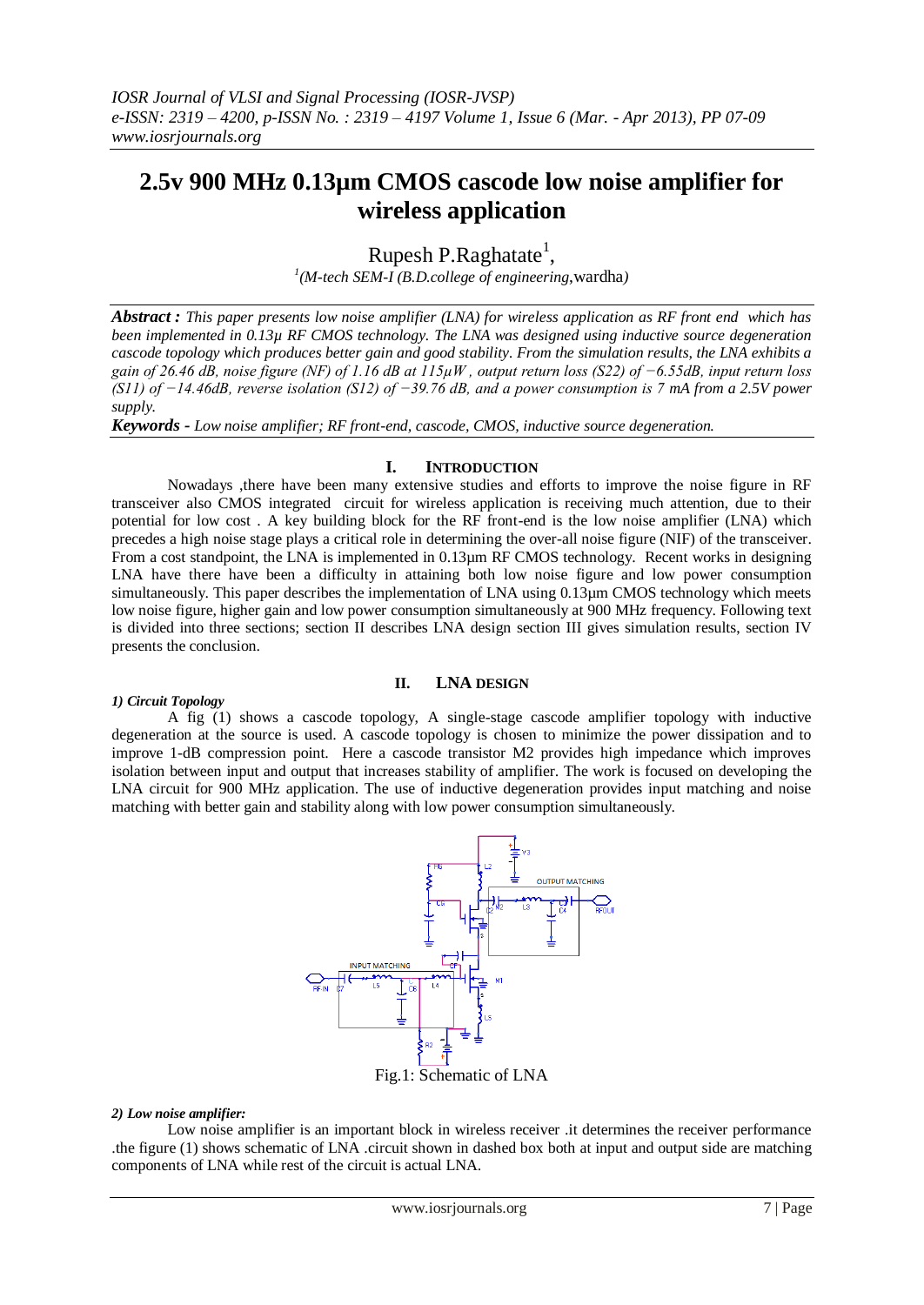The LNA is full of trade off between optimum gains, optimum input matching, low power consumption, lowest noise figure and linearity. The gain of LNA should be high enough to reduce noise contribution of subsequent stages; also noise must be as low as possible to minimize the impact on receiver noise performance. The input impedance of LNA is matched to  $50\Omega$ (characteristic impedance of antenna). The transistor M1 and M2 are depletion mode devices .resistor R2 and V2 are used to set voltage condition at M1 gate .RG is used to provide voltage at M2 while CG is used to eliminate any noise from the bias network .LS is used for stability. The input is coupled to gate of M1 with coupling capacitor Cs .the input is matched to 50  $\Omega$  using matching network and inductor LS .In this LNA design transistor M1 have gate width of 10 µm and 20 fingers ,transistor M2 has gate width of 5 µm and 1 finger. The transistor M1 is biased at 0.5 v and M2 is biased at 2.5v respectively, CF forms feedback network for M1 .The feedback degrades noise while improves linearity and offers easy input matching for LNA. A simple gain equation of LNA is given by following equation,

AV=RF OUT /RF IN

Feedback network affects gain of LNAQ but provides better stability.

## **III. SIMULATION RESULTS**

All simulation for this LNA has been performed using Agilent's ADS-2009 using TSMC 0.13µm CMOS .a fully integrated 900 MHz LNA in 0.13µm RF CMOS has been designed, LNA employ lumped inductor and capacitor for matching input and output .fig (2) shows gain (S21) and (S12) of LNA .the S21 is -26 dB at 900 MHz, the S12 is -40 dB at 900 MHz.fig(3)shows input and output reflection co-efficient (S11) and (S22) of LNA .the S11 is lower than -10dB while S22 is -6dB at 900 MHz .fig (4)shows stability of LNA which is greater than 1 for all frequencies.fig(5)shows noise figure of LNA .the noise figure is 1.04 dB at 900 MHz. The LNA is biased with VDD 2.5v and consumes 7mA current.